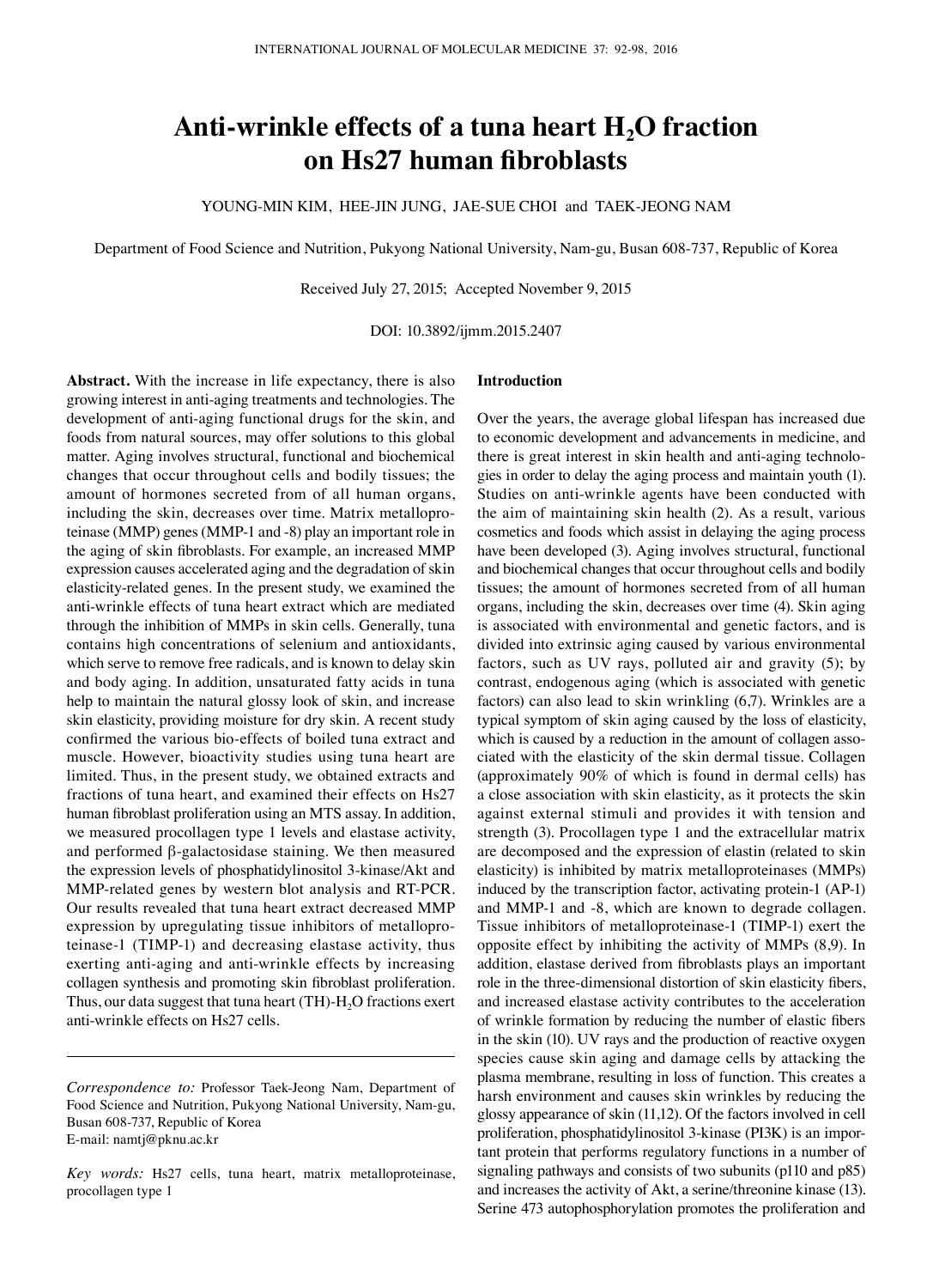differentiation of cells by activating sub-molecules and transcription factors  $(14)$ .

The Akt/PI3K signaling pathway is a signal transduction pathway that promotes cell growth and survival in response to extracellular signals. In order to maintain the elasticity of skin cells, it is important to increase procollagen type 1 c-peptide (PIP) and elastin activity by increasing TIMP-1 expression and inhibiting that of MMP, and it is also necessary to activate the PI3K/Akt pathway to directly induce cell growth. In this study, we confirmed the anti-wrinkle effects of tuna heart extract, which were mediated through the inhibition of the expression of MMPs and the increase in PI3K/Akt levels. By-products of global seafood processing amount to 75% of the total catch, and these by-products are disposed of together with a considerable amount of useable ingredients. Omega-3 fatty acid separated through protein hydrolysate, and concentrates of its by-products, has previously been used in the food and pharmaceutical industries (15-17). Studies on immune enhancement and on unsaturated fats in tuna by-products have previously been performed (18-20). In this study, we examined the antiwrinkle effects of a physiologically active substance isolated from tuna heart extract on skin by measuring the expression levels MMPs in skin fibroblasts and determining whether they are directly involved in the anti-wrinkle effects.

## **Materials and methods**

*Extraction and fractionation of tuna heart.* Lyophilized powder (200 g) of tuna heart was refluxed with 70% ethanol (EtOH; 1.2 liters for 3 times) for 3 h, and each filtrate was concentrated to dryness *in vacuo* at 40˚C to obtain the 70% EtOH extract (54 g). The 70% EtOH extract was then suspended in distilled water  $(H<sub>2</sub>O)$  and partitioned in sequence with dichloromethane  $(CH_2Cl_2)$ , ethyl acetate (EtOAc), *n*-butanol ( $n$ -BuOH) and  $H_2O$  to yield 4 fractions. The respective yields of the CH<sub>2</sub>Cl<sub>2</sub> (4.05 g), EtOAc (3.91 g), *n*-BuOH (9.06 g) and H<sub>2</sub>O (36.98 g) fractions were 2.03, 1.96, 4.53 and 18.49%, respectively (Fig. 1). The CH<sub>2</sub>Cl<sub>2</sub>, EtOAc and *n*-BuOH fraction had no effect on the viability of Hs27 cells (data not shown). In this study, we confirm the effects of the  $H<sub>2</sub>O$  fraction on the viability of Hs27 cells. Thus, we used various concentrations of the H<sub>2</sub>O fraction (25, 50 and 100  $\mu$ g/ml).

*Cell culture.* Hs27 human skin fibroblasts (American Type Culture Collection, Manassas, VA, USA) were maintained at 37°C in a humidified atmosphere with 5%  $CO<sub>2</sub>$ . The cells were cultured in Dulbecco's modified Eagle's medium (DMEM) supplemented with 10% fetal bovine serum (FBS; HyClone, Logan, UT, USA) and 100 U/ml penicillin/100 mg/ml streptomycin. The Hs27 cells were cultured to  $~60-80\%$  confluence in a 100-mm diameter plate. The medium was replaced daily.

*Cell proliferation assays.* Hs27 cell proliferation was measured using a CellTiter 96® aqueous non-radioactive cell proliferation assay (Promega, Madison, WI, USA), which is based on the cleavage of 3-(4,5-dimethylthiazol-2-yl)-5-(3-carboxymethoxyphenyl)-2-(4-sulfonyl)-2H-tetrazolium (MTS) into a formazan product which is soluble in tissue culture medium. The cells were seeded onto 96-well plates at  $2x10<sup>4</sup>$  cells/well, and the medium was replaced with serum-free medium (SFM) following culture for 24 h. After a further 24 h, the medium was replaced with SFM containing tuna heart  $(TH)$ - $H<sub>2</sub>O$ fraction (25, 50 and 100  $\mu$ g/ml), followed by incubation for 24 h. For the assay, MTS solution was added to the cells in each well and was allowed to react for 30 min at 37˚C. The absorbance at 490 nm of the solution in each well was measured using a microplate reader (Benchmark microplate reader; Bio-Rad Laboratories, Hercules, CA, USA).

*Determination of elastase activity.* To determine the activity of elastase and its effects on elastic fibers, the decomposition of elastase was measured. Elastic fibers are bundles of elastin found in the extracellular matrix of connective tissue and produced by skin fibroblasts (21). Elastic fiber includes elastin. The upregulation of elastin is important in order to prevent skin cell aging (22). The cells were seeded into 6-well plates at  $2x10<sup>4</sup>$  cells/well and the medium was replaced with SFM containing the TH-H<sub>2</sub>O fraction (25, 50 and 100  $\mu$ g/ml) for 24 h. The cells were collected in 100 mM Tris-HCl buffer (pH 7.6) with 0.1% Triton X-100 buffer. The supernatant was then transferred to the 96-well plate. Subsequently, 2 mM N-Succinyl-Ala-Ala-Ala-*p*-nitroanilide was added to each well (Sigma-Aldrich, St. Louis, MO, USA), adjusted to a  $100-\mu l$  volume using elastase enzyme solution, and incubated at 37˚C for 30 min. The absorbance at 410 nm was measured using a microplate reader (Benchmark microplate reader; Bio-Rad Laboratories).

*β-galactosidase staining.* β-galactosidase staining was performed using the Takara V2600 kit (Takara Bio Inc., Tokyo, Japan). The cells were seeded into 6-well plates at  $2x10<sup>4</sup>$  cells/well and the medium was replaced with SFM containing the TH-H<sub>2</sub>O fraction (25, 50 and 100  $\mu$ g/ml) for 24 h. Cell fixative working solution (0.5 ml) was added to each well and incubated at room temperature for 5 min, after which the working solution was removed. Each well was then washed twice with 1 ml phosphate-buffered saline (PBS), and 0.5 ml of cell staining working solution was added. Cell morphology and staining were observed using a light microscope (ECLIPSE TS100-F; Nikon, Tokyo, Japan).

*PIP EIA assay.* PIP EIA assay was performed using the Takara MK101 kit (Takara Bio Inc.). The cells were seeded into 6-well plates at  $2x10<sup>4</sup>$  cells/well and the medium was replaced with SFM containing the TH-H<sub>2</sub>O fraction (25, 50 and 100  $\mu$ g/ml) for 24 h. The cell supernatant was then collected by centrifugation (12,000 rpm, 4˚C, 10 min). Antibody-POD conjugate solution (100  $\mu$ l) and 20  $\mu$ l of cell supernatant were added to each well, followed by incubation at 37˚C for 3 h. Each well was washed 4 times with 400  $\mu$ l PBS, after which 100  $\mu$ l of substrate solution (TMBZ, 3,3',5,5'-tetramethylbenzidine) was added, followed by incubation at room temperature for 15 min. Finally, 100  $\mu$ l of stop solution (1 N H<sub>2</sub>SO<sub>4</sub>) were added and the absorbance at 450 nm was measured using a microplate reader (Benchmark microplate reader; Bio-Rad Laboratories).

*Western blot analysis.* The Hs27 cells in 100-mm diameter plates were cultured to 60% confluence and incubated in SFM containing the TH-H<sub>2</sub>O fraction (25, 50 and 100  $\mu$ g/ml) for 24 h. The collected cells were washed with PBS, after which extraction lysis buffer (20 mM Tris-base, pH 8, 150 mM NaCl, 100  $\mu$ M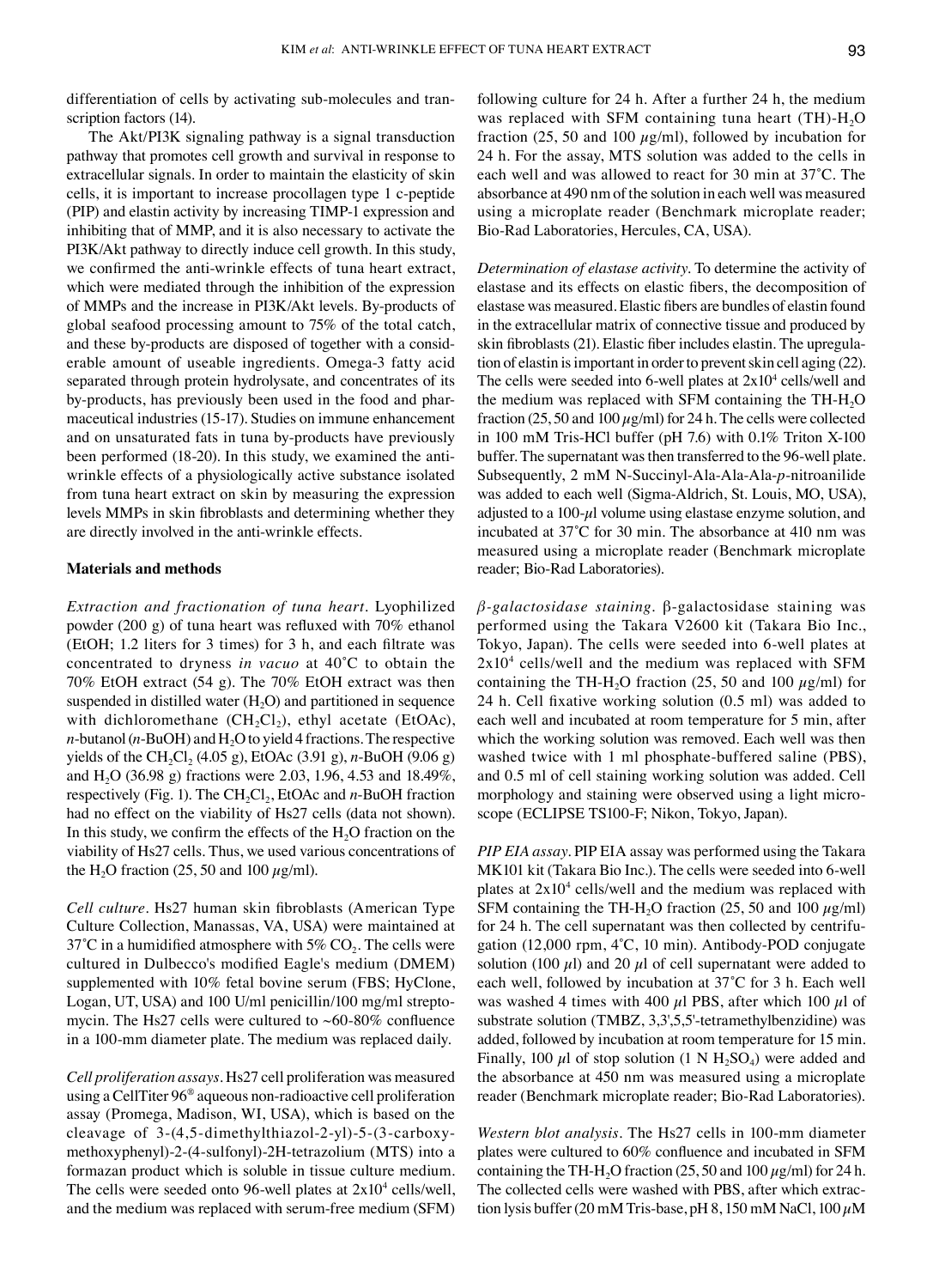

Figure 1. Procedure for the extraction and fractionation of the tuna heart (TH)- $H<sub>2</sub>O$  fraction.

sodium vanadate, 100  $\mu$ M ammonium molybdate, 10% glycerol, 0.1% Nonidet P-40, 0.1% SDS, 1 mM glycerophosphate, 1  $\mu$ g/ml aprotinin, 1  $\mu$ g/ml leupeptin, 1  $\mu$ g/ml pepstatin A and 1 mM PMSF) was added. The proteins were separated on 7-15% SDS-PAGE gels and transferred onto polyvinylidene fluoride membranes (Millipore, Billerica, MA, USA). The membranes were blocked at room temperature with 1% bovine serum albumin in TBS-T (10 mM Tris-HCl, pH 7.5, 150 mM NaCl, 0.1% Tween-20) and then incubated with the following primary antibodies: anti-MMP-1 (sc-21731, anti-mouse, 1:1,000), anti-MMP-8 (sc-8848, anti-goat, 1:1,000), anti-elastin (sc-166543, anti-mouse, 1:1,000), anti-col1A (sc-59772, anti-mouse, 1:1,000), anti-PI3K (sc-7248, anti-goat, 1:1,000), anti-Akt (sc-8312, anti-rabbit, 1:1,000), anti-TIMP1 (sc-5538, anti-rabbit, 1:1,000), and anti-GAPDH (sc-25778, anti-rabbit, 1:1,000) (Santa Cruz Biotechnology, Inc., Santa Cruz, CA, USA). The secondary antibody was a peroxidase-conjugated goat (sc-2741), mouse (sc-2032), or rabbit (sc-2031) antibody (1:10,000; Santa Cruz Biotechnology, Inc.). The signal was developed using SuperSignal West Pico Stable Peroxide Solution and the SuperSignal West Pico Luminol/Enhancer solution (Thermo Fisher Scientific, Rockford, IL, USA) before exposure to Kodak X‑ray film.

*Reverse transcription-polymerase chain reaction (RT-PCR) for analysis of mRNA expression.* The Hs27 cells in 100-mm diameter plates were cultured to 60% confluence and incubated in SFM containing the TH-H<sub>2</sub>O fraction (25, 50 and 100  $\mu$ g/ml) for 24 h. The cells were then treated with TRIzol reagent (Invitrogen, Carlsbad, CA, USA), after which the extracted RNA was used as a template for cDNA synthesis using an oligo(dT) primer (Intron Co., Gyeonggi, Korea). The synthesized cDNA was mixed with 2XTOPsimple DyeMIX-nTaq (EnzynomicsInc., Daejeon, Korea) and primers (MMP-1 forward, AAAGGG



Figure 2. Tuna heart (TH)- $H_2O$  fraction affects the proliferation of Hs27 human skin fibroblasts. Cells were treated with the TH-H<sub>2</sub>O fraction (25, 50) and 100  $\mu$ g/ml) for 24 h. Cell proliferation was determined by MTS assay. Values are represented as the means  $\pm$  SD. p<0.05 as shown by ANOVA. Bars labeled with different letters indicate a significant difference compared to the untreated controls, according to Duncan's multiple range test.

AATAAGTACTGGGC and reverse, AATTCCAGGAAAG TCATGTG; MMP-8 forward, GCTCATTTTGATGCCGAAG and reverse, AGTAGTTGCTGGTTTCCCT; col1A forward, CTCCAACGAGATCGAGATC and reverse, GTTACAGGAA GCAGACAGG; TIMP-1 forward, TGGGGACACCAG AAGTCAAC and reverse, TTTTCAGAGCCTTGGAGGAG; PI3K forward, AGGAGCGGTACAGCAAAGAA and reverse, GCCGAACACCTTTTTGAGTC; Akt forward, CAACTTCT CTGTGGCGCAGTG and reverse, GACAGGTGGAAGAA CAGCTCG; GAPDH forward, AAGGGCTCATGACCAC AGTC and reverse, GGATGCAGGGATGTTCT) in 0.1% diethylpyrocarbonate (DEPC)-treated water for PCR. Using a 1% agarose gel, the PCR products were separated and stained with Red Safe nucleic acid staining solution (Intron Co.).

*Statistical analysis.* The results are expressed as the means ± SDs. SPSS software (v. 10.0; SPSS, Inc., Chicago, IL, USA) was used. Comparisons were made using ANOVA and Duncan's multiple range test. A p-value <0.05 was deemed to indicate a statistically significant difference.

#### **Results**

*Effects of TH-H<sub>2</sub>O fraction on Hs27 cell proliferation.* The effect of the TH-H<sub>2</sub>O fraction on Hs27 cell proliferation was examined by MTS assay. The Hs27 cells treated with the TH-H<sub>2</sub>O fraction at 25, 50 and 100  $\mu$ g/ml exhibited a dosedependent increase in proliferation, with a maximum increase of 47% compared to the controls (untreated cells) being observed in the cells treated with 100  $\mu$ g/ml of the TH-H<sub>2</sub>O fraction. In other words, treatment of Hs27 skin fibroblasts with the  $TH-H<sub>2</sub>O$  fraction did not result in toxicity and may have affected differentiation and reproduction (Fig. 2).

*Inhibitory effects of the TH-H<sub>2</sub>O fraction on elastase activity.* Elastin is a substrate protein that accounts for 4% of the dermis and plays a role in maintaining skin elasticity (23). Elastin is degraded by elastase in neutrophil granulocytes; elastase is a non-specific hydrolytic enzyme capable of degrading the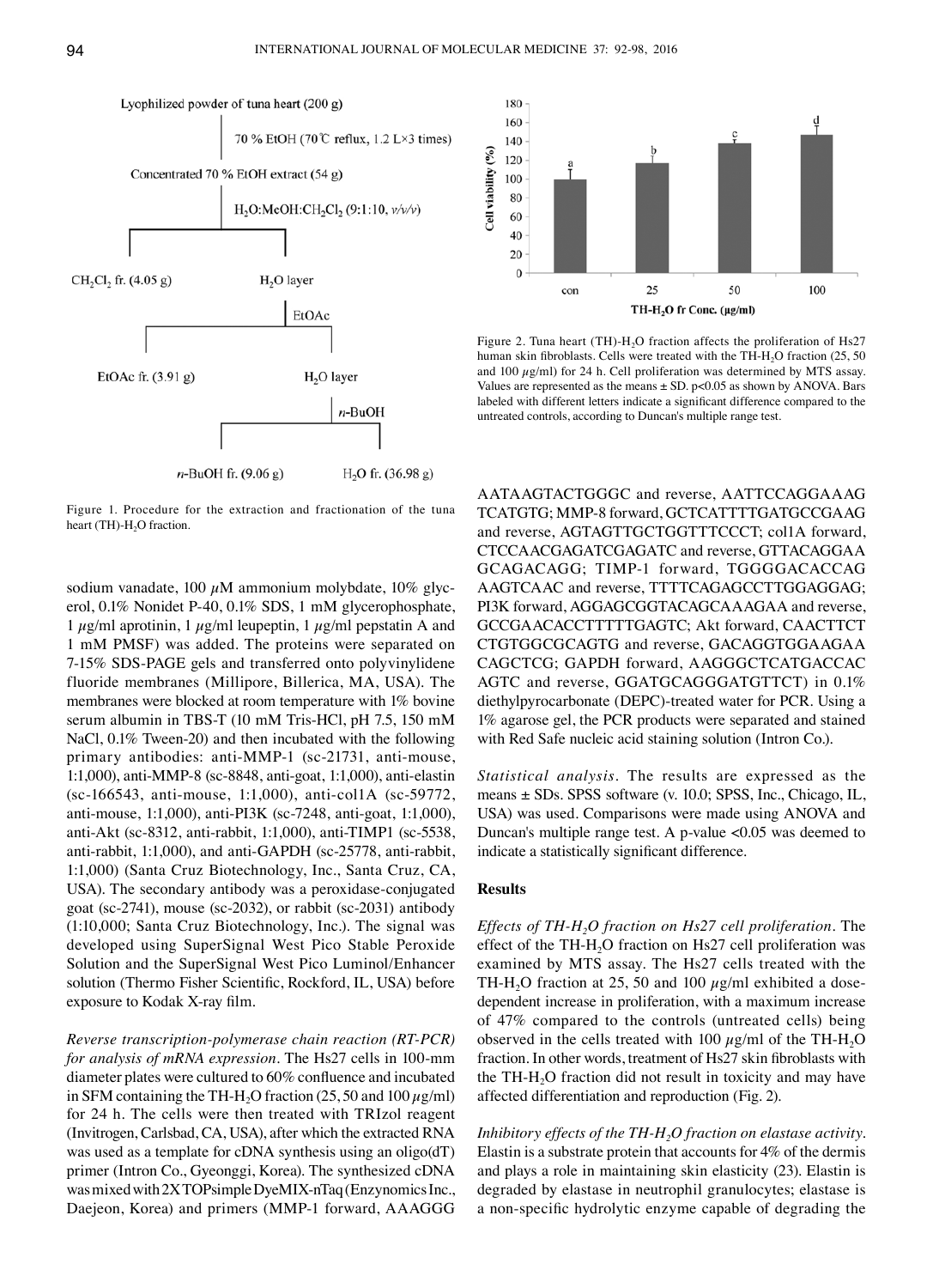

Figure 3. Inhibitory effects of tuna heart (TH)-H<sub>2</sub>O fraction on elastase activity. Hs27 cells were treated with the TH-H<sub>2</sub>O fraction at 25, 50 and 100  $\mu$ g/ml for 24 h. Elastase activity was measured by enzyme-linked immunosorbent assay (ELISA). Values are represented as the means  $\pm$  SD; p<0.05 as shown by ANOVA. Bars labeled with different letters indicate a significant difference compared to the untreated controls, according to Duncan's multiple range test.

matrix protein collagen. Elastase degrades matrix proteins in the network structure of the basal cells of the skin and causes wrinkles and/or destroys tissue (1). In addition, as previously demonsrated in a study on skin wrinkles, increased elastase activity accelerates wrinkle formation by reducing the amount of elastic fibers in the skin (10). In this study, we noted that treatment of the Hs27 cells with the  $TH-H<sub>2</sub>O$  fraction inhibited elastase activity. The level of elastase was reduced in a dose-dependent manner, with a maximum decrease of 35% compared to the controls(untreated cells) being observed in the cells treated with 100  $\mu$ g/ml of the TH-H<sub>2</sub>O fraction (Fig. 3).

*Morphological changes and β-galactosidase staining.* The aging of skin fibroblasts is evidenced by blue color upon β-galactosidase staining. The decomposition of X-gal by β-galactosidase in transfected cells leads to the generation of the blue color. Treatment with the TH-H<sub>2</sub>O fraction at 25, 50 and  $100 \mu$ g/ml resulted in a dose-dependent increase in the number of Hs27 cells and in no β-galactosidase staining (Fig. 4). This suggests that cell aging did not occur and that the cells were proliferating.

*Effects of the TH-H<sub>2</sub>O fraction on PIP levels.* Collagen is the main structural protein in extracellular space in connective tissues in mammals. Collagen is present at high concentrations in the skin, bones, ligaments, cartilage and teeth, and is a particularlyimportant component of the extracellular matrix in fibroblasts (24). In addition, collagen is associated with the mechanical robustness of skin, resistance of the skin connective tissue, tissue bonding, support of cell adhesion, differentiated function and the induction of cell division (23). Collagen is synthesized from the precursor, procollagen, which has a propeptide sequence at the amino and carboxyl termini(25). The propeptide plays a role in the folding of procollagen, and upon polymerization it is separated from collagen molecules. This suggests that increased PIP activation is associated with cell proliferation and anti-wrinkle effects, as it promotes collagen synthesis (26). In this study, we measured the PIP levels using



Figure 4. Effects of tuna heart (TH)-H2O fraction on Hs27 human skin fibroblast morphology and viability. Aging was determined by senescence-associated  $β$ -galactosidase (SA-β-gal). Hs27 cells were treated with the TH-H<sub>2</sub>O fractoin at 25, 50 and 100  $μg/ml$  for 24 h. Cells not stained blue by SA-β-gal did not experience aging, which is suggestive of increased cell growth. No blue staining was observed in the cells in our study, thus the cells did not age.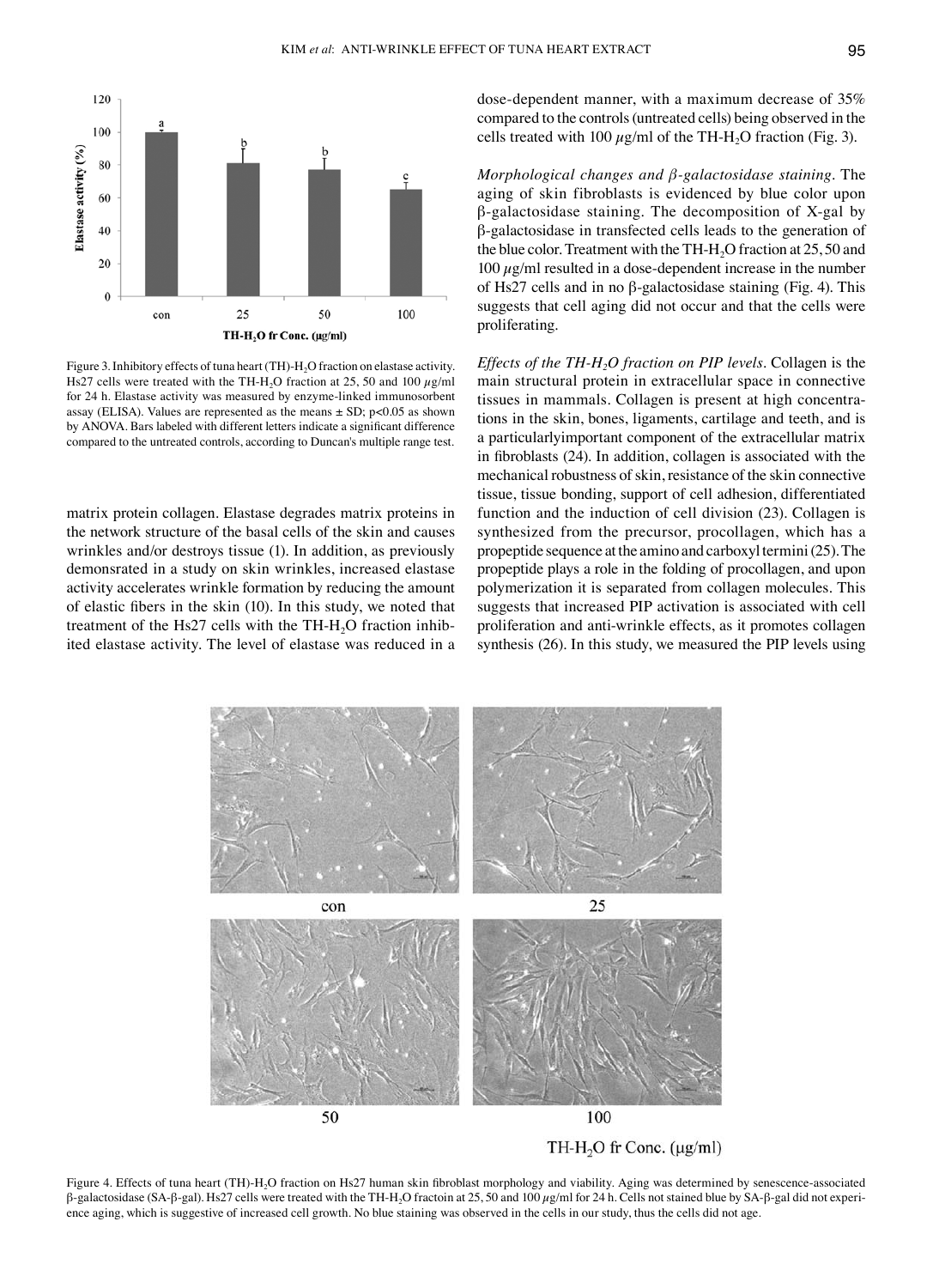

Figure 5. Effects of tuna heart (TH)-H<sub>2</sub>O fraction on collagen type I synthesis in Hs27 cells. Cells were cultured with the TH-H<sub>2</sub>O fraction at 25, 50 and  $100 \mu g/ml$  for 24 h. The supernatant and pellet were collected from each well and procollagen type 1 c-peptide (PIP) was determined using the EIA kit. Values are represented as the means  $\pm$  SD; p<0.05 by ANOVA. Bars labeled with different letters indicate a significant difference compared to the untreated controls, according to Duncan's multiple range test.

the Takara MK101 kit. We noted a dose-dependent increase in PIP levels, with a maximum increase of 43% compared to the controls being observed in the cells treted with 100  $\mu$ g/ml of the TH-H<sub>2</sub>O fraction (Fig. 5).

*Effect of the TH-H2O fraction on the mRNA expression levels of PI3K/Akt and MMP in Hs27 cells.* MMP-1 and -8 are enzymes that degrade collagen and inhibit collagen synthesis by specifically decomposing procollagen. In addition, they degrade the extracellular matrix (27) and inhibit the expression of elasticityrelated genes [elastin and collagen, type I, alpha 1 (Col1a)]. The MMPs are inhibited by specific endogenous TIMPs, and TIMP-1 regulates MMP activity and protects against collagen

and elastin degradation (28). Thus, upregulation of TIMP-1 plays an important anti-wrinkle role. One of the genes involved in cell growth, PI3K, is involved in the lipid components of phophoinisitide and components of the cell membrane, and functions as a lipid kinase that phosphorylates and activates Akt by generating a secondary transfer (29,30). We confirmed increased cell proliferation and PIP levels. Thus, we measured the expression levels of MMP-encoding genes and PI3K/Akt by western blot analysis and RT-PCR. The MMP-1 and -8 levels decreased upon the activation of TIMP-1 in the cells treated with the  $TH-H<sub>2</sub>O$ fraction, and the Col1a and elastin levels increased. In addition, the TH-H<sub>2</sub>O fraction upregulated the PI3K/Akt levels in a dosedependent manner (Fig. 6).

## **Discussion**

Interest in a healthy lifestyle has increased worldwide and living standards have also increased; thus it is important to also improve the treatments associated with the bioactive effect of various marine resources (seaweed and fish), in order to further protect against various diseases (31). Interest in marine resources and fishery byproducts to replace depleted land resources has thus increased. Tuna is mainly used in canning, and there is a growing demand for tuna to be used in simple and highly functional foods. However, the processing of marine products, such as tuna generates 30-35% byproducts of total materials (32). Recently, certain studies have been conducted in order to take advantage of fishery by-products since they contain a variety of functional proteins (20). Typically, tuna is a high-protein food which exerts anti-atherosclerotic and anticancer effects, and is known to protect against high cholesterol levels in the blood (18). Thus, the present study was conducted on tuna waste, and previous studies reported on the anti-obesity effects of boiled tuna extract on 3T3-L1 cells (18,19) and the anti-atopic effect of an ethanol extract of



Figure 6. Effects of tuna heart (TH)-H2O fraction on phosphatidylinositol 3-kinase (PI3K)/Akt and matrix metalloproteinase (MMP) gene expression. Hs27 cells were cultured in 100-mm dishes with TH-H<sub>2</sub>O fraction (25, 50 and 100  $\mu$ g/ml) for 24 h, after which time cellular protein and total RNA were isolated. (A) Protein levels were assessed by western blot analysis. (B) RT-PCR analysis was achieved by electrophoresis in a 1% agarose gel stained with Red Safe nucleic acid staining solution.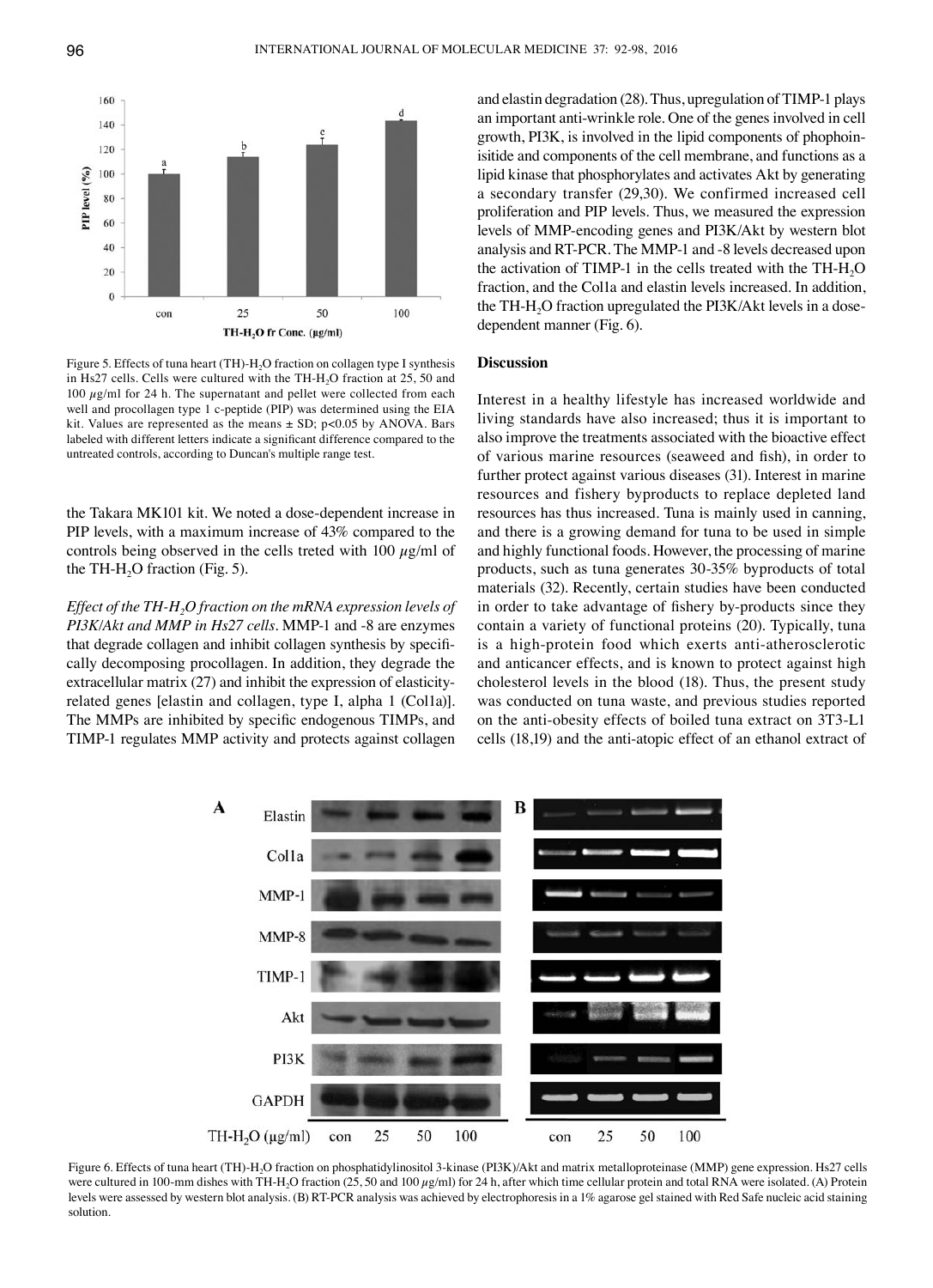tuna heart (20). However, bioactivity studies using tuna heart are not common. In this study we confirmed the anti-wrinkle effect of the TH-H<sub>2</sub>O fraction on Hs27 human fibroblasts. First, we evaluated cell proliferation following treatment with 25, 50 and 100  $\mu$ g/ml of the TH-H<sub>2</sub>O fraction by MTS assay. As shown in Fig. 2, we noted a dose-dependent increase in cell proliferation, with a maximum increase of 47% compared to the controls in the cells treated with 100  $\mu$ g/ml of the TH-H<sub>2</sub>O fraction. Elastase activity induces skin wrinkling by destroying the network structure of the basal cells of the skin through the degradation of matrix proteins (1).

The upregulation of elastase activity leads to tissue destruction and loss of elasticity (33,34). The data in Fig. 3 show a dose-dependent decrease in elastase activity upon treatment with the TH-H<sub>2</sub>O fraction, with a maximum inhibition of  $35\%$ compared to the controls in the cells treated with  $100 \mu g/ml$ of the TH-H<sub>2</sub>O fraction. In addition, we noted an increase in the number of cells, but not in blue β-galactosidase staining. This suggests that the  $TH-H<sub>2</sub>O$  fraction is not induced in aging cells(Fig. 4). To explore the mechanism underlying this induction of cell proliferation, we examined the PIP levels by PIP EIA assay. Collagen is present at the highest concentration in the dermal layer of the skin, accounting for 70-80% of the total dry weight, and plays a role in supporting the skin (35). However, stress caused by genetic factors and the environment induces wrinkles by increasing collagenase activity and reactive oxygen species (36,37). In other words, collagen is an important factor for anti-wrinkle effects and cell growth. The level of collagen biosynthesis can be determined based on the biosynthetic effects by measuring the amount of propeptide (26). As shown in Fig. 5, we noted a dose-dependent increase in PIP levels upon treatment with the  $TH-H<sub>2</sub>O$  fraction, with a maximum increase of 43% compared to the controls being observed in the cells treated with 100  $\mu$ g/ml of the TH-H<sub>2</sub>O fraction. This indicates increased collagen synthesis due to elevated PIP levels. MMP-1 and -8 can degrade collagen, and TIMP-1 exerts the opposite effect by inhibiting MMP activity. In addition, tissue‑specific inhibitors of TIMP-1 are known to maintain the biological equilibrium by inactivating MMPs (38). In the present study we examined the changes in protein and mRNA expression by western blot analysis and RT-PCR. The MMP-1 and -8 levels were decreased by the upregulation of TIMP-1. This suggests that collagen biosynthesis is promoted by decreased MMP expression. In addition, the expression levels of elastin and Col1a were increased by the inhibition of elastase. Moreover, treatment with the  $TH-H_2O$  fraction induced the upregulation of  $PI3K/Akt$  (Fig. 6). TH-H<sub>2</sub>O induced the upregulation of TIMP-1 and inhibited elastase expression. Thus, the increased expression of the genes encoding elastin, Col1a and PI3K/Akt is a factor involved in skin elasticity, anti-wrinkling and cell growth. In conclusion, the TH-H<sub>2</sub>O fraction significantly decreased MMP levels and upregulated the expression of genes associated with cell growth. Therefore, we posit that tuna heart extract modulates cell growth and induces an anti-wrinkle effect.

## **Acknowledgements**

This study was supported by the Basic Science Research Program through the National Research Foundation of Korea (NRF), funded by the Ministry of Education (2014R1A6A3A01058410). This study was a part of the project entitled 'Functional materials and foods using fisheries by-products', funded by the Ministry of Oceans and Fisheries, Korea (20130279).

## **References**

- 1. Kim SH, Yong HJ, Shin C and Ko SG: Research of traditional herbal medicines for anti-aging, inhibition effect of wrinkle and whitening effect in the skin. Korean J Ori Physiol Pathol 22: 691-698, 2008 (In Korean).
- 2. Gancevicine R, Liakou AI, Theodoridis A, Makrantonaki E and Zouboulis CC: Skin anti-aging strategies. Dermato-Endocrinol 4: 308-319, 2012.
- 3. Park KJ, Park SH and Kim JK: Anti-wrinkle activity of *Acanthopanax senticosus* extract in ultraviolet B (UBV)‑induced photoaging. J Korean Soc Food Sci Nutr 39: 42-46, 2010 (In Korean).
- 4. Gilchrest BA: Skin aging and photoaging. Dermatol Nurs 2: 79-82, 1990.
- 5. Ha TY: Development of functional food materials for healthy life. Korean J Crop Sci 51: 26-39, 2006 (In Korean).
- 6. Makrantonaki E and Zouboulis CC: Molecular mechanisms of skin aging: state of the art. Ann NY Acad Sci 1119: 40-50, 2007.
- 7. Seo MY, Chung SY, Choi WK, Seo YK, Jung SH, Park JM, Seo MJ, Park JK, Kim JW and Park CS: Anti-aging effect of rice wine in cultured human fibroblasts and keratinocytes. J Biosci Bioeng 107: 266-271, 2009.
- 8. Seo JE, Kim S, Shin MH, Kim MS, Eun HC, Park CH and Chung JH: Ultraviolet irradiation induces thrombospondin-1 which attenuates type I procollagen downregulation in human dermal fibroblasts. J Dermatol Sci 59: 16-24, 2010.
- 9. Kang TH, Park HM, Kim YB, Kim H, Kim N, Do JH, Kang C, Cho Y and Kim SY: Effects of red ginseng extract on UVB irradiation-induced skin aging in hairless mice. J Ethnopharmacol 123: 446-451, 2009.
- 10. Tsukahara K, Nakagawa H, Moriwaki S, Takema Y, Fujimura T and Imokawa G: Inhibition of ultraviolet-B-induced wrinkle formation by an elastase-inhibiting herbal extract: implication for the mechanism underlying elastase-associated wrinkles. Int J Dermatol 45: 460-468, 2006.
- 11. Kim MJ, Kim JY, Jung TK, Choi SW and Yoon KS: Skin anti-aging effect of *Forsythia viridissima* L. extract. Korean J Biotechnol Bioeng 21: 444-450, 2006.
- 12. Yeom MH, Lee JY, Kim JS, Park CW, Kim DH and Kim HK: The anti-aging effects of Korean ginseng berry in the skin. Korean J Pharmacogn 41: 26-30, 2010.
- 13. Klippel A, Reinhard C, Kavanaugh WM, Apell G, Escobedo MA and Williams LT: Membrane localization of phosphatidylinositol 3-kinase is sufficient to activate multiple signal-transducing kinase pathways. Mol Cell Biol 16: 4117-4127, 1996.
- 14. Bellacosa A, Kumar CC, Di Cristofano A and Testa JR: Activation of AKT kinases in cancer: implications for therapeutic targeting. Adv Cancer Res 94: 29-86, 2005.
- 15. Long AM and Haard NF: The effect of carotenoid-protein association on pigmentation and growth rates of rainbow trout (*Salmo gairdneri*). Bull Aquacult Assoc Can 2: 98-100, 1988.
- 16. Shahidi F and Synowiecki J: Isolation and characterization of nutrients and value-added products from snow crab (*Chinoecetes opilio*) and shrimp (*Pandalus borealis*) processing discards. J Agric Food Chem 39: 1527-1532, 1991.
- 17. Shahidi F, Naczk M, Pegg R and Synowiecki J: Chemical composition and nutritional value of processing discards of cod (*Gadus morhua*). Food Chem 42: 145-151, 1991.
- 18. Kim YM, Kim EY, Kim IH and Nam TJ: Peptide derived from desalinated boiled tuna extract inhibits adipogenesis through the downregulation of C/EBP-α and PPAR-γ in 3T3-L1 adipocytes. Int J Mol Med 35: 1362-1368, 2015.
- 19. Kim YM, Kim EH, Choi JW, Lee MK and Nam TJ: The anti-obesity effects of a tuna peptide on 3T3-L1 adipocytes are mediated by the inhibition of the expression of lipogenic and adipogenic genes and by the activation of the Wnt/β-catenin signaling pathway. Int J Mol Med 36: 327-334, 2015.
- 20. Kang BK, Kim KBWR, Kim MJ, Bark SW, Park WM, Kim BR, Ahn NK, Choi YU, Bae NY, Park JH, *et al*: Anti-atopic activity of tuna heart ethanol extract. J Korean Soc Food Sci Nutr 44: 1-6, 2015 (In Korean).